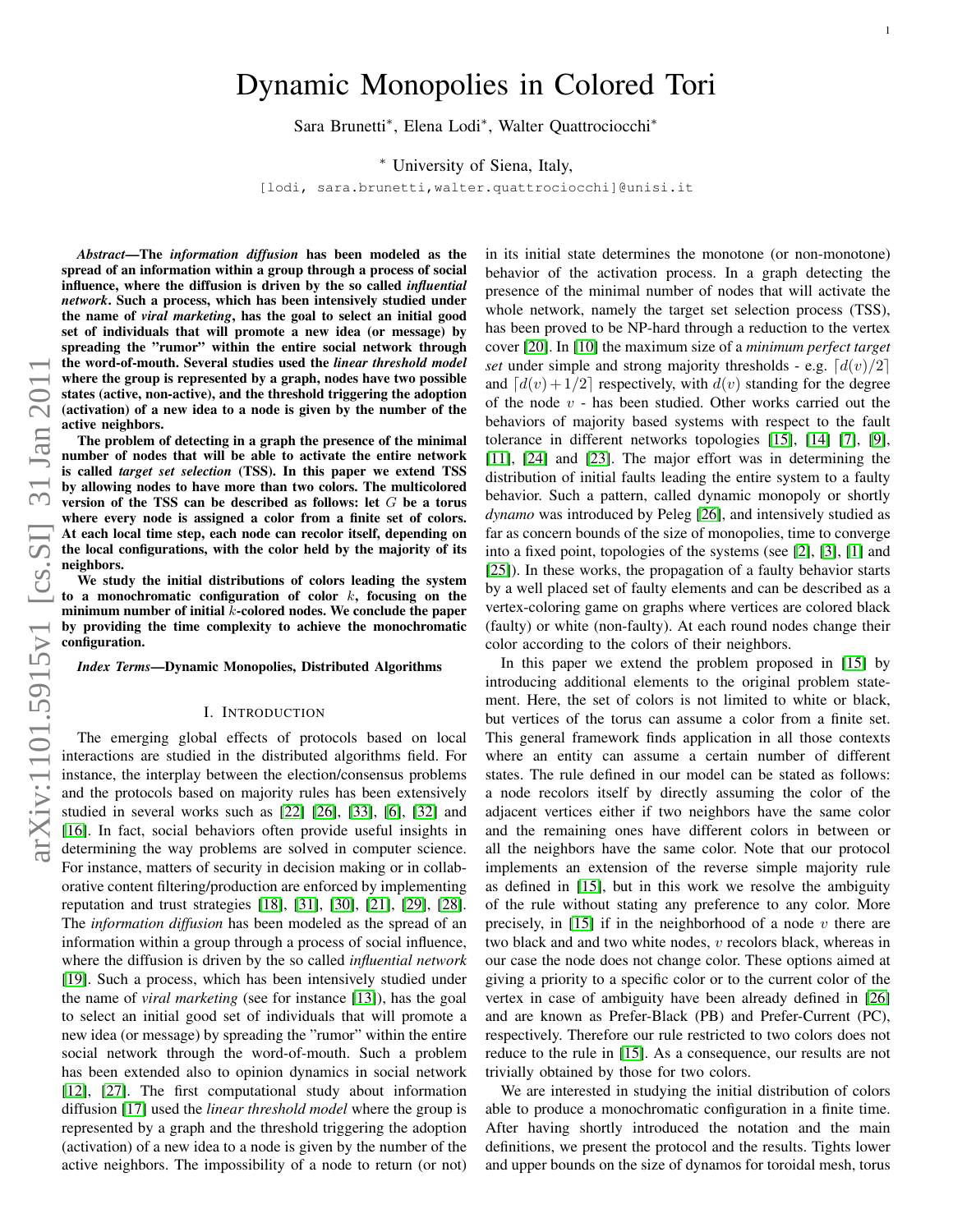cordalis and torus serpentinus are provided. For each topology a dynamo of the minimum size is given and we prove the time complexity in terms of number of rounds needed to reach a monochromatic configuration. If the set of colors is ordered (finite set of integers) a different rule can be defined where a node recoloring itself increases its color by one. Studies about the effects of this rule have been addressed in [\[4\]](#page-5-30), [\[5\]](#page-5-31).

## II. BASIC DEFINITIONS

## *A. The Interaction Topologies*

Let us consider any  $m \times n$  mesh  $T = (V, E)$ .

**Definition 1.** A toroidal mesh of  $m \times n$  vertices is a mesh where *each vertex*  $v_{i,j}$  *(*  $0 \le i \le m-1$  *and*  $0 \le j \le n-1$ *) is connected to the four vertices*  $v_{(i-1) \mod m, j}$ ,  $v_{(i+1) \mod m, j}$ ,  $v_{i,(j-1) \mod n}$  *and*  $v_{i,(j+1) \mod n}$ .

A torus cordalis is similar to a toroidal mesh except that the last vertex  $v_{i,n-1}$  of each row is connected to the first vertex  $v_{(i+1) \mod m, 0}$  of row  $i + 1$ .

A torus serpetinus is similar to a torus cordalis except that the last vertex  $v_{m-1,j}$  of each column j is connected to the first vertex  $v_{0,(j-1) \mod n}$  of column  $j-1$ .

### *B. The Protocol*

Let  $C = \{1, \ldots, k\}$  be a finite set of colors. A coloring of a torus T is a function  $r : V \to C$ . We will refer to a bicolored torus when  $|C| = 2$  and to a **multi-colored torus** when  $|C| > 2$ . Let  $N(x)$  denote the neighborhood of any vertex x in V; we have that  $|N(x)| = 4$ . Given a coloring r of V, we can define the following "simple majority with persuadable entities" protocol (SMP-Protocol).

| Algorithm 1 SMP-Protocol                                       |  |  |  |
|----------------------------------------------------------------|--|--|--|
| for all $x \in T$ do                                           |  |  |  |
| let $a, b, c, d \in N(x)$                                      |  |  |  |
| if $(r(a) = r(b)) \wedge (r(c) \neq r(d)) \vee (r(a) = r(b) =$ |  |  |  |
| $r(c) = r(d)$ then                                             |  |  |  |
| $r(x) \leftarrow r(a)$                                         |  |  |  |

Furthermore we denote the subset of  $T$  of all  $k$ -colored vertices by  $S^k$ , and the set of its k-colored vertices by  $V^k$  $(k \in \mathcal{C})$ .

The recoloring process represents the dynamics of the system. Depending on the initial coloring of  $T$ , we get different dynamics. Among the possible initial configurations (i.e. assignments of colors) we are interested in those leading to a monochromatic coloring, so called dynamos.

We generalize the concept of dynamo as follows:

**Definition 2.** Given an initial coloring of T, let  $S^k$  be a subset of T where all vertices have the same color  $k \in \mathcal{C}$ ;  $S^k$  is a **dynamo** *if a* k*-monochromatic configuration is reached in a finite number of steps under the SMP-Protocol.*

We point out that this definition of dynamo is related to the coloring of  $T$ , i.e. depends both on the initial distribution of the k-colored vertices and on the initial assignment of other colors. Definition 3. *A dynamo* S k *is monotone if the set of* k*-colored vertices at time t is a subset of the one at time*  $t + 1$ *.* 

Our focus is in monotone dynamos of minimum size in tori. Finally we need to introduce the following definitions.

# **Definition 4.** A k-block  $B^k$  is a connected subset of T made up *of vertices of the same color* k *each of which has at least* two neighbors in  $B^k$ .

Note that vertices in  $B^k$  will never change their color. Moreover, since different tori define different neighborhoods of the border nodes, we get different configurations for a block in the three kind of tori. For instance a single column of  $k$ -colored vertices is a k-block in a toroidal mesh and in a torus cordalis but not in a torus serpentinus, whereas two consecutive columns of  $k$ -colored vertices constitute a  $k$ -block in all the tori. A single row of k-colored vertices is a k-block in a toroidal mesh but not in a torus cordalis and in a torus serpentinus, whereas two consecutive rows of k-colored vertices constitute a k-block in all the tori. Let  $|\mathcal{C}| > 2$ , we get:

**Definition 5.** A non-k-block  $NB^k$  is a connected subset of T *made up of vertices of colors in* C \ {k} *each of which has at least* **three neighbors in**  $NB^k$ .

This definition implies that every vertex in  $NB^k$  has at most one k-colored neighbor, namely, vertices in  $NB^k$  will never recolor by  $k$  color. For example, two consecutive rows or columns of vertices not colored by  $k$  constitute a non- $k$ -block in all the tori.

## *C. The Problem*

In this paper we consider multi-colored tori, and we study the dynamics of the system under the SMP-Protocol. In particular, we are interested in determining the minimum size dynamo for a multi-colored torus (toroidal mesh, torus cordalis and torus serpentinus). This is obtained by first computing a lower bound to the size and then an upper bound close to the lower bound.

Consider the problem of determining a lower bound to the size of a dynamo for a multi-colored torus. We can define a polynomial time transformation  $\phi : \mathcal{C} \to \mathcal{C}$  such that  $\phi(i) = 1$ , for  $i = 1, \ldots, k-1$ , and  $\phi(k) = 2$ . This transformation allows us to map a multi-colored torus into a bi-colored torus (where 1 and 2 correspond to colors white and black, respectively). Moreover under transformation  $\phi$ , a *non-k*-block corresponds to a *simple white block* of [\[15\]](#page-5-19).

Proposition 1. *A lower bound to the size of a dynamo in a bicolored torus under the reverse simple majority rule is a lower bound to the size of a dynamo in a multi-colored torus under the SMP-Protocol.*

Indeed a lower bound consists in the smallest size of  $S<sup>2</sup>$  (initial set of black vertices) such that no simple white blocks can arise in the first problem, and in the smallest size of  $S<sup>k</sup>$  such that no non-k-blocks can arise in the second problem. Because of the correspondence between a non-k-block and a simple white block the claim follows. Hence lower bounds for the multi-colored tori under the SMP-Protocol can be easily derived by the ones for the bi-colored tori under the reverse simple majority rule.

<span id="page-1-0"></span>Proposition 2. *An upper bound to the size of a dynamo in a bicolored torus under the reverse strong majority rule is an upper*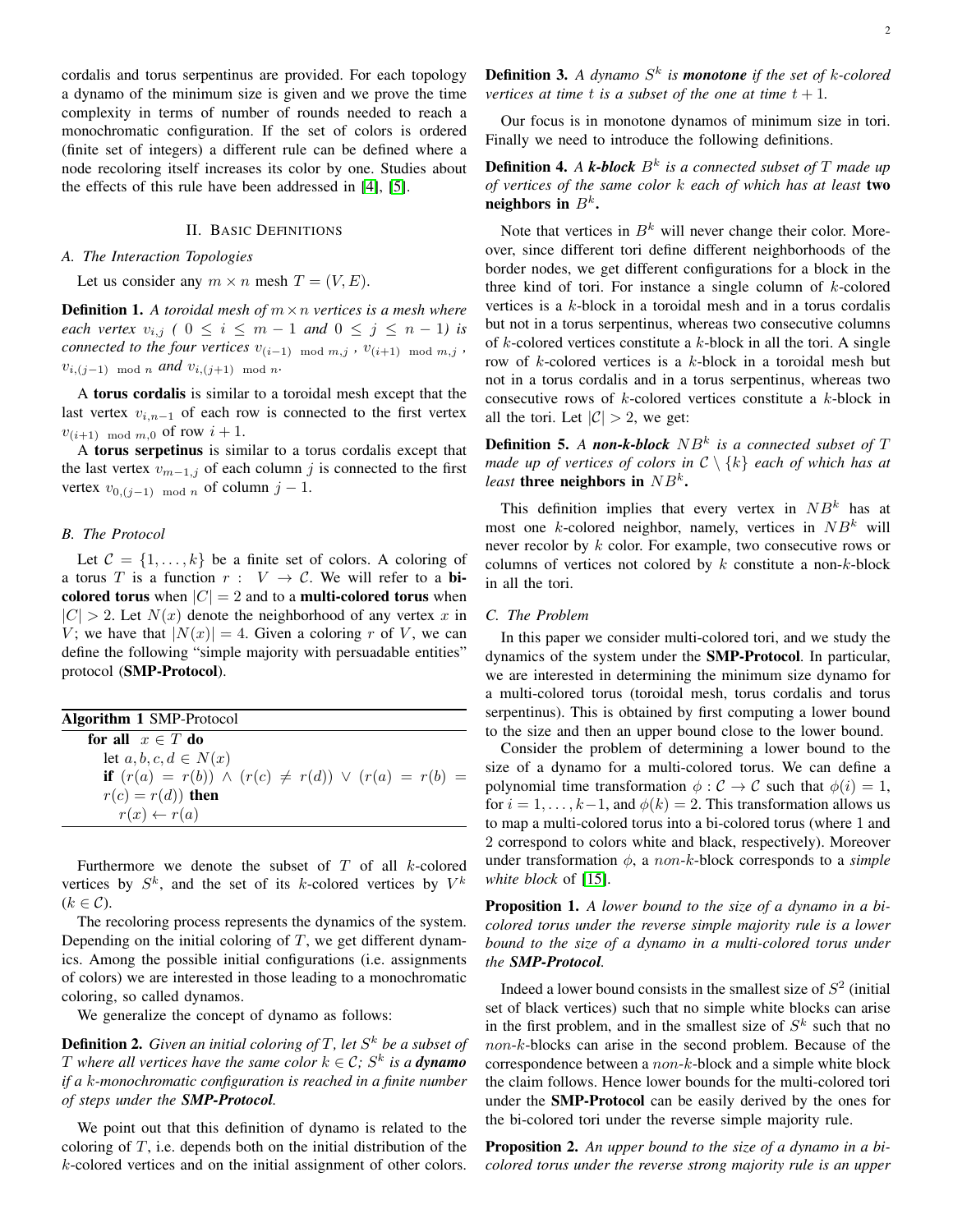# *bound to the size of a dynamo in a multi-colored torus under the SMP-Protocol.*

Indeed in order to establish an upper bound to the size of  $S<sup>2</sup>$ , no *strong white blocks* of [\[15\]](#page-5-19) have to arise and successive derived black sets of vertices have to contain the set V of all the vertices at the end of the process, in the first problem. Similarly, to obtain an upper bound to the size of  $S^k$ , no *i*-blocks have to arise and successive derived k-colored sets of vertices have to contain the set  $V$  of all the vertices at the end of the process, in the second problem. We have that: a) strong white blocks correspond to i-blocks; b) reverse strong majority rule is more restrictive than SMP-Protocol: indeed, under reverse strong majority rule, a vertex recolors itself if there are three vertices in its neighborhood having the same color, whereas under the SMP-Protocol two neighbors with the same color are requested (and the others with different colors). Because of a) and b) the claim follows. Note that item b) implies that the upper bound so determined is stronger than sufficient. This reflects in a bound on the size of  $S^k$  far from the lower bound previously obtained. Therefore the valid upper bounds close to the lower bounds should be obtained in a different way and not trivially deduced as a consequences of Proposition [2.](#page-1-0)

### III. DYNAMOS WITHIN PERSUADABLE ENTITIES

We are interested in necessary and sufficient conditions for an initial set of vertices of the same color to be a minimum size dynamos. The kind of meshes that we take into consideration are: the toroidal mesh, the torus cordalis and the torus serpentinus. As shown above lower bounds for the multi-colored tori under the SMP-Protocol can be easily derived by the ones for the bicolored tori under the reverse simple majority rule. Therefore we list here the results (Lemmas 1-3, Theorems 1,11,13 of [\[15\]](#page-5-19)) that we need for our further considerations.

Let  $F \subseteq T$ ,  $R_F$  be the smallest rectangle containing F and  $m_F \times n_F$  the size of  $R_F$ . Now, the set of vertices derivable from F are the recolored vertices obtained (within a finite number of steps) by applying the **SMP-Protocol** to the vertices in  $F$ .

First of all, we start by looking for the necessary conditions.

Lemma 1. Let  $S^k$  be a k-colored subset of any torus with  $m_{S^k} < m - 1$  and/or  $n_{S^k} < n - 1$ . Then any k-colored set  $D^k$ *derivable from*  $S^k$  *satisfies*  $m_{D^k} \leq m_{S^k}$  *and/or*  $n_{D^k} \leq n_{S^k}$ *.* 

This lemma implies that if  $S^k$  is a dynamo, then  $m_{S^k} \geq m-1$ and  $n_{S_k} > n - 1$ .

<span id="page-2-2"></span>**Remark 1.** *In a bi-colored toroidal mesh*  $(|C| = 2)$ *, the above lemma holds for*  $m_{S^2} < m$  *and/or*  $n_{S^2} < n$ *. Indeed if*  $m_{S^2} <$ m, then there is at least a row of 1-colored vertices  $1 \neq k$ *constituting a* 1*-block. As a consequence if* S 2 *is a dynamo, then*  $m_{S^2} = m$  *and*  $n_{S^2} = n$ *. Similarly, in a torus cordalis we have that*  $n_{S^2} = n$ *.* 

This remark stresses that the problem for multi-colored tori under the SMP-Protocol restricted to two colors is different from the corresponding problem for bi-colored tori under reverse simple majority rule.

Furthermore, the following lemma holds for all the tori .

<span id="page-2-3"></span>**Lemma 2.** Let  $S^k$  be a monotone dynamo and  $B_i^k$  a  $k - block$ *with*  $1 \leq i \leq t$ *. Then,* 

•  $S^k = B_1^k \cup B_2^k \cup \cdots \cup B_t^k$ , with  $t \geq 1$ ;

• T − S <sup>k</sup> *does not contain any* non*-*k*-block.*

#### *A. Toroidal Mesh*

In this section we focus on any toroidal mesh T of size  $m \times n$ with  $m, n \geq 2$ .

**Lemma 3.** Let  $B^k$  be a k-block in a colored toroidal mesh of *size*  $m \times n$ *. Then,* 

- *if*  $m_{B^k} = m$  *and/or*  $n_{B^k} = n$ *, then*  $|B^k| \ge m_{B^k} + n_{B^k} 1$ *;*
- *if*  $m_{B^k} \le m 1$  *and/or*  $n_{B^k} \le n 1$ *, then*  $|B^k| \ge m_{B^k} +$  $n_{Bk}$ .

We can state that:

<span id="page-2-1"></span>Theorem 1. *Let* S <sup>k</sup> *be a monotone dynamo for a colored toroidal mesh of size*  $m \times n$ *. We have* 

- *(i)*  $m_{S^k} \ge m 1, n_{S^k} \ge n 1$
- *(ii)*  $|S^k| \ge m + n 2$ .

Let us now introduce an example derived by the above mentioned theorem. Figure [1](#page-2-0) shows an example of a monotone dynamo  $S^k$  of size  $m + n - 2 = 16$ .

|  |  |  |  |  | <b>B B W W W W W W W W</b> |  |
|--|--|--|--|--|----------------------------|--|
|  |  |  |  |  | B B G G G G G G G G G      |  |
|  |  |  |  |  | Y Y B B Y Y Y Y Y Y Y      |  |
|  |  |  |  |  | R R B B R B B R R R R      |  |
|  |  |  |  |  | w w w w w B B w B B w      |  |
|  |  |  |  |  | G G G G G G G G B B G      |  |
|  |  |  |  |  | Y Y Y Y Y R R R R R R      |  |
|  |  |  |  |  |                            |  |

<span id="page-2-0"></span>Fig. 1. A monotone dynamo of black (B) nodes of size  $m + n - 2$ .

#### *B. On the minimum size dynamos.*

We are going to derive a sufficient condition for an initial set of k-colored vertices to be a monotone dynamo of size close to the lower bound. So the question is: how can we construct a monotone dynamo of the minimum size?

Note that according to Proposition [2,](#page-1-0) Theorem 16 of [\[15\]](#page-5-19) gives a dynamo  $S^k$  for any multi-colored torus. Indeed  $S^k$  is a k-block and  $T - S^k$  is a multi-colored forest such that its leaves have at most one neighbor of their same color and three k-colored neighbors. Therefore no non-k-block will be never obtained. Moreover at each step, leaves recolor themselves constituting the set derivable by  $S^k$ , until all the vertices are k-colored. This trivial upper bound is far from the lower bound given in Theorem [1.](#page-2-1)

<span id="page-2-4"></span>**Proposition 3.** *If a minimum size dynamo exists then*  $|C| \geq N$ , *for*  $1 < N < 3$  *where*  $N = min(m, n)$ 

*Proof:* Let  $N = \min(m, n)$ . We notice that there is a link between the number of colors of  $C$  and the size of  $T$  related with the existence of a minimum size dynamo. Indeed we are looking for a tight bound of the size of a dynamo. Theorem [1](#page-2-1) states that a necessary condition for  $S<sup>k</sup>$  to be a monotone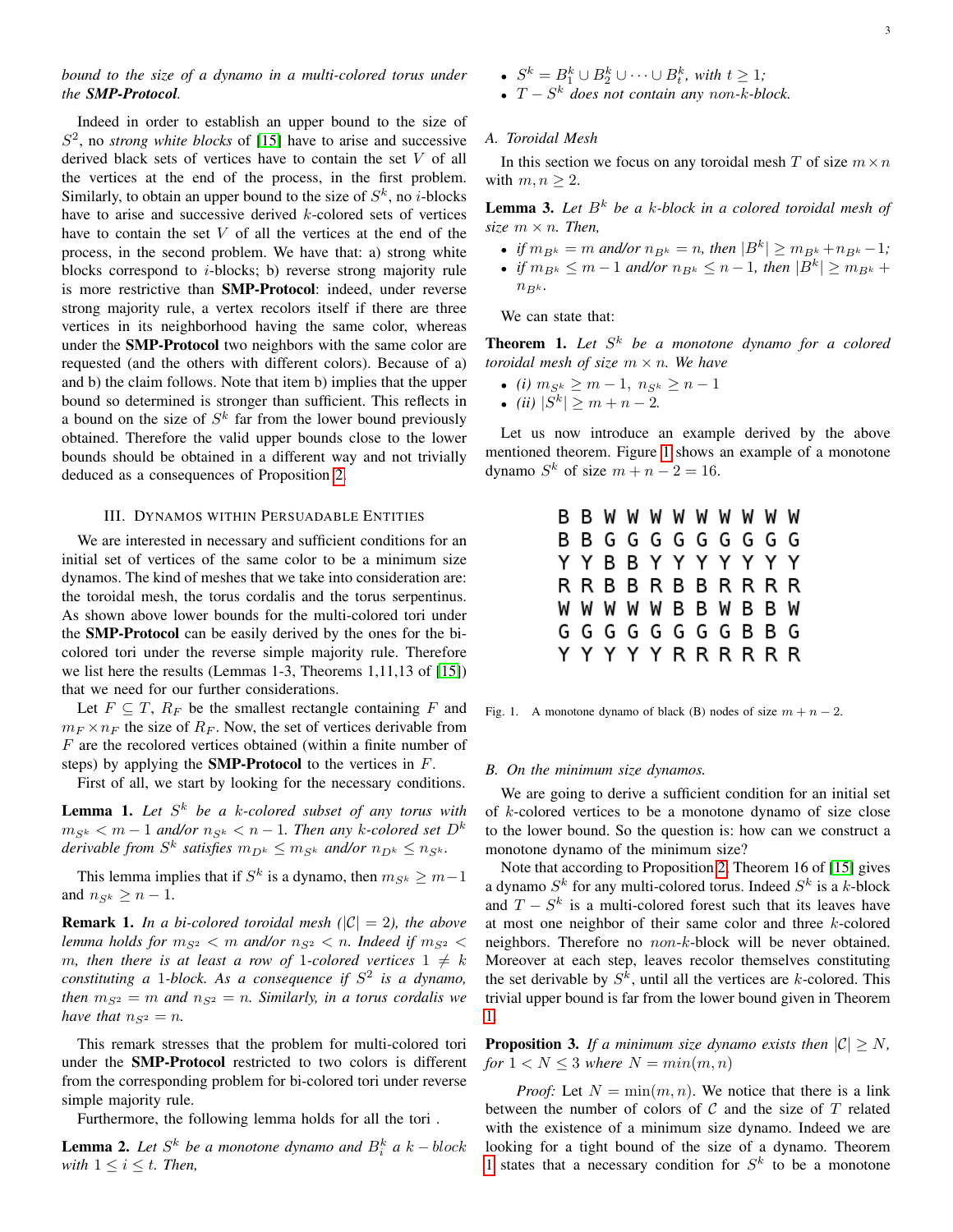dynamo is that  $|S^k| \ge m + n - 2$ . Let us consider  $N > 1$ , since otherwise we have a dynamo only if  $|C| = 1$ . Let  $N = 2$ and without loss of generality we can suppose  $N = n$ ; for two colors by Remark [1](#page-2-2) we have that  $m_{S^2} = m$  and  $n_{S^2} = 2$ . Then  $|S^2| = m + 1 = \lfloor 2m + 1/2 \rfloor$ , and this bound coincides with the lower bound of Theorem 16 of [\[15\]](#page-5-19). For more than two colors a column of k-colored vertices is a dynamo of size m. If  $N = 3$ , two colors are not enough, since vertices outside a k-colored row and column form a non-k-block.

In general we can state the following new theorem that generalizes and extends some ideas of Theorems 10 and 15 of [\[15\]](#page-5-19). Let us stress that the bound is tight.

<span id="page-3-1"></span>**Theorem 2.** In a multi-colored toroidal mesh of size  $m \times n$ *with*  $|C| \geq 4$ , let  $S^k$  be constituted of a k-colored column (row) *and a* k*-colored row (column) with one node less; if, for all*  $k' \in \mathcal{C} - \{k\}, S^{k'}$  is a forest and, for every vertex x in  $V^{k'}$  the *vertices in*  $N(x) \setminus (V^{k^{\gamma}} \cup V^{k})$  *have different colors, then*  $S^{k}$  *is a minimum size monotone dynamo.*

*Proof:* Indeed  $S^k$  is taken according to Theorem [1](#page-2-1) and Lemma [2.](#page-2-3) Since  $S^{k'}$  is a forest, its leaves have at most one neighbor that is  $k'$ -colored. In addition, all the other neighbors that are not in  $V^k$  have different colors. As a consequence, any vertex will recolor itself just when at least two of its neighbors are  $k$ -colored. This prevents to construct any block during the applications of the SMP-Protocol. Without loss of generality, let  $S<sup>k</sup>$  lay on row 0 and column 0 (see Figure [2](#page-3-0) as an example). At the first step vertices in positions  $(1, 1)$ ,  $(0, n - 1)$ ,  $(m - 1, 1)$ recolor with k-color. Then,  $(2, 1)$ ,  $(1, 2)$ ,  $(1, n - 1)$ ,  $(m -$ 2, 1),  $(m-1, 2)$ ,  $(m-1, n-1)$ , and so on until all the vertices are k-colored.

| B B B B B R |  |             |  |
|-------------|--|-------------|--|
| B G G G G G |  |             |  |
| ΒΥΥΥΥΥ      |  |             |  |
| BRRRRR      |  |             |  |
| B G G G G G |  |             |  |
|             |  | B Y Y Y Y Y |  |

<span id="page-3-0"></span>Fig. 2. A monotone dynamo of black nodes of size  $m + n - 2$ . Other nodes satisfy the requirement.

|  | BBBBBB      |  |
|--|-------------|--|
|  | B Y G R P Y |  |
|  | B G G P P P |  |
|  | B P P P G G |  |
|  | B Y P R G Y |  |

Fig. 3. Black nodes do not constitute a dynamo

The pattern of four colors in rows 1 to  $m-1$  shown in Figure

[2](#page-3-0) can be repeated several times in order to obtain a minimum size dynamo in a toroidal mesh of any size. By Proposition [3](#page-2-4) at least three colors are necessary to have a dynamo, and as we note above four colors are sufficient to provide a minimum size dynamo. Moreover, if  $N \geq 4$  less than four colors can not be arranged in order to satisfy the requirements of Theorem [2](#page-3-1) to have an initial configuration leading to a monochromatic fixed point.

Indeed let  $k_1$  be the color of a row and a column. If  $v_{i,j}$ is colored with  $k_2$ , in order to minimize the number of colors consider the following configuration: let  $v_{i-1,j}$  and  $v_{i,j-1}$  have color  $k_2$ : then  $v_{i-1,j-1}$  must have a different color  $k_3$  but since it has two neighbors having the same color  $k_2$ , this configuration does not verify Theorem [2.](#page-3-1) So without loss of generality let  $v_{i-1,j}$  have color  $k_2$  and  $v_{i,j-1}$  has color  $k_3$ . Symmetrically, with the same arguments we deduce that the color of  $v_{i,j+1}$  cannot be  $k_2$ . In addition color of  $v_{i,j+1}$  cannot be  $k_3$ , because otherwise  $v_{i,j}$  has two neighbors of color  $k_3$  contradicting the requirement in Theorem [2.](#page-3-1) Hence we deduce that  $v_{i,j+1}$  is  $k_4$ -colored.

The same considerations hold in case of symmetrical configurations.

The requirement of Theorem [2](#page-3-1) cannot be relaxed to following: for every vertex x in  $V^{k'}$  the vertices in  $N(x) \setminus (V^{k'} \cup V^{k'})$ *have different colors,* or if any two, say  $u, w$  have the same color, then  $y, z \in N(x) \cap V^{k'}$  exist.

In this case it is possible that one of the neighbors of the same color of x recolors itself by assuming  $k$ , so that x recolors itself with  $r(u)$ . This may lead to a  $r(u)$ -block. Moreover we can have configurations that do not allow the propagation of the color  $k$ to all the nodes of  $T$ . In Figure [4](#page-3-2) we get an example where no recoloring can arise.

| R |   |     | B B B B B B B B |           |         |     |   | B |
|---|---|-----|-----------------|-----------|---------|-----|---|---|
| В | G | G   |                 | RRRR      |         | R G |   | G |
| в |   |     | G Y Y P         |           | РРҮҮ    |     |   | G |
| R |   |     | RYFF            |           | R A A Y |     |   | R |
| R |   |     | RPFB            |           | ВВАР    |     |   | R |
| R |   |     | R P Y B B B Y P |           |         |     |   | R |
| в |   | R P |                 | A B B B F |         |     | P | R |
| R |   |     | R Y A A R F     |           |         | F.  | Y | R |
|   |   | GY. |                 | YPP       |         | PYY |   | G |
|   | G | G   |                 | RRRR      |         | R   | G | G |
|   |   |     |                 |           |         |     |   |   |

<span id="page-3-2"></span>Fig. 4. Black nodes do not constitute a dynamo.

Note that such a configuration cannot arise with the constraints of Theorem [1:](#page-2-1) if  $r(v_{2,2}) = r(v_{1,2}) = r(v_{2,1})$ , then  $r(v_{1,1})$  must be different from  $r(v_{2,2})$  otherwise we get a  $r(v_{1,1})$ -block. But constraints in the theorem forbid two neighbors of  $v_{2,2}$  to have the same color. The same considerations hold for the vertices  $v_{2,n-2}, v_{m-2,2}$  and  $v_{m-2,n-2}$ .

#### *C. Torus Cordalis and Torus Serpentinus*

In order to complete our analysis, in this section we are going to present the remaining cases. Here we provide lower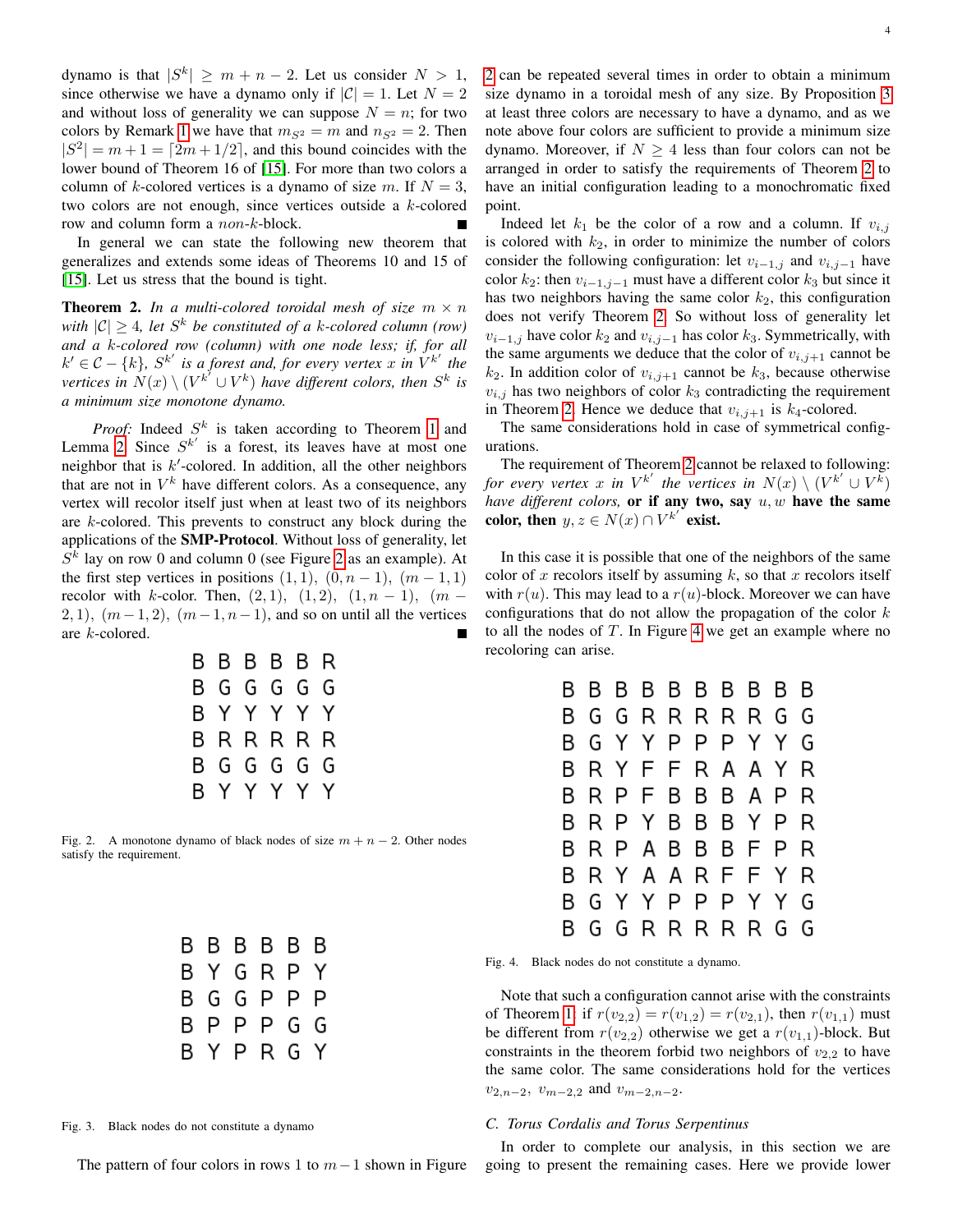and upper bounds on the number of  $k$ -colored nodes leading to new theorems where the interaction topology of SMP-Protocol is either a torus cordalis or a torus serpetinus.

**Theorem 3.** Let  $S^k$  be a monotone dynamo for a colored torus *cordalis. Then*  $|S^k| \geq n+1$ *.* 

By inspection we can show that the following choice for  $S^k$ leads to a monotone dynamo whose cardinality matches the lower bound.

<span id="page-4-2"></span>**Theorem 4.** In a multi-colored torus cordalis of size  $m \times n$  with  $|C| \geq 4$ , let S<sup>k</sup> be constituted of  $n+1$  k-colored vertices placed *in a whole row i, and one vertex in row*  $(i + 1)$  *mod m, column* 0; if, for all  $k' \in \mathcal{C} - \{k\}$ ,  $S^{k'}$  is a forest and, for every vertex x in  $V^{k'}$  the vertices in  $N(x) \setminus (V^{k'} \cup V^k)$  have different colors, *then* S k *is a minimum size monotone dynamo.*

Let N be  $min(m, n)$ . Now we can similarly prove that:

**Theorem 5.** Let  $S^k$  be a monotone dynamo for a colored torus *serpentinus. Then*  $|S^k| \geq N + 1$ *.* 

<span id="page-4-3"></span>**Theorem 6.** In a multi-colored torus serpentinus of size  $m \times n$ *with*  $|C| \geq 4$ , let  $S^k$  be constituted of  $N + 1$  k-colored vertices *placed in a whole row i, and in a row*  $(i + 1)$  *mod m, column* 0*, for*  $N = n$ ; or placed in a whole column j, and in column  $(j + 1)$  *mod n, row* 0 *for*  $N = m$ ; *if, for all*  $k' \in C - \{k\}$ ,  $S^{k'}$  is a forest and, for every vertex x in  $V^{k'}$  the vertices in  $N(x) \setminus (V^{k'} \cup V^k)$  have different colors, then  $S^k$  is a minimum *size monotone dynamo.*

### *D. On the number of Iterations*

In this section we study the time complexity under the assumptions that the system is synchronous and takes one unit of time for a message to arrive and to be processed. Under this restriction we count the maximum number of rounds needed for a dynamo to reach the monochromatic configuration.

Informally, the coloring pattern in case of dynamo in a toroidal mesh follows an evolution which starts from the corners of the rectangle  $R_{T-S^k}$  and then it propagates over the diagonals from the corners to the center. Differently, in case of torus cordalis and serpentinus, the coloring pattern propagates by rows.

| 00000     |  |  |  |
|-----------|--|--|--|
| 0 1 2 2 1 |  |  |  |
| 0 2 3 3 2 |  |  |  |
| 0 2 3 3 2 |  |  |  |
| 0 1 2 2 1 |  |  |  |

<span id="page-4-0"></span>Fig. 5. A multicolored torus where nodes are represented by the time-steps remaining to assume color k.

In order to visualize the recoloring pattern evolution we use to represent positions in a mesh by a matrix A such that  $a_{i,j} = \sigma$ means that vertex  $v_{i,j}$  in the mesh recolors itself by k after  $\sigma$ rounds (see Figure [5](#page-4-0) for an example). These observations can be formally stated as follows.

Theorem 7. *Let the initial coloring configuration of a multicolored toroidal mesh of size*  $m \times n$  *be as in Theorem [2;](#page-3-1) the number of rounds needed to reach the final monochromatic* *configuration is:*

$$
2max(\lceil ((n-1)/2) \rceil - 1, \lceil ((m-1)/2) \rceil - 1) + 1 \qquad (1)
$$

*Proof:* In order to count the number of rounds, consider Figure [6,](#page-4-1) where at first nodes in positions  $(1, 1)$ ,  $(1, n-1)$ ,  $(m-$ 1, 1),  $(m-1, n-1)$  recolor themselves; at second nodes in  $(2, 1), (1, 2), (1, n-2), (2, n-1), (m-2, 1), (m-1, 2), (m-1)$  $1, n-2$ ),  $(m-2, n-1)$ , and so on. The formula easily follows the inspection. П

| 00000     |  |  |
|-----------|--|--|
| 0 1 2 3 4 |  |  |
| 56787     |  |  |
| 67876     |  |  |
| 54321     |  |  |

<span id="page-4-1"></span>Fig. 6. A multicolored torus where nodes are represented by the time-steps remaining to assume color  $k$ .

Theorem 8. *Let the initial coloring configuration of a multicolored torus cordalis of size*  $m \times n$  *be as in Theorem [4;](#page-4-2) and let the initial coloring configuration of a multi-colored torus serpentinus of size*  $m \times n$  *be as in Theorem [6](#page-4-3) and*  $N = n$ ; *the number of rounds needed to reach the final monochromatic configuration is:*

$$
(\lfloor ((m-1)/2) \rfloor - 1)n + \lceil (n/2) \rceil \tag{2}
$$

*if* m *is odd;*

$$
(\lfloor ((m-1)/2) \rfloor - 1)n + 1 \tag{3}
$$

*if* m *is even.*

*Proof:* In order to count the number of rounds, consider Figure [6:](#page-4-1) at first nodes in positions  $(1, 2)$  and  $(m - 1, n - 1)$ recolor themselves; at second nodes in  $(1, 3)$  and  $(m-1, n-2)$ , and so on until vertices in rows one and  $m - 1$  have recolored themselves. Then, vertices of rows 2 and  $m - 2$  update their color, and so on until vertices in positions  $(\lfloor((m-1)/2)\rfloor, 1)$  and  $(m-|((m-1)/2)|-1, 1)$  recolor themselves. Next step differs in case that  $m$  is even or odd. If  $m$  is even, then the two vertices are adjacent since  $(m−|((m−1)/2)|-1)-|((m−1)/2)|+1=1$ . Hence in one step more the computation ends. Otherwise, if  $m$ is odd, then  $(m - \lfloor ((m - 1)/2) \rfloor - 1) - \lfloor ((m - 1)/2) \rfloor + 1 = 2$ : this means that into  $\lceil (n/2) \rceil$  steps the computation terminates. The formula easily follows the considerations.

The proof follows the steps of the previous one. Indeed even if the neighbors of the vertices into considerations are different, the pattern remains exaclty the same.

#### IV. CONCLUSIONS

In this paper we introduced a multicolored version of *dynamos*, it is an extension of the original *target set selection* problem (TSS) which consists in finding out in a graph the number of nodes needed to activate the entire network in a world of black and white (faulty, non-faulty) nodes. In this paper, our distributed protocol allows vertices to assume values from a finite set with cardinality higher than 2. The rule defined in our model can be stated as follows: a node recolors itself by directly assuming the color of the adjacent vertices either if two neighbors have the same color and the remaining ones